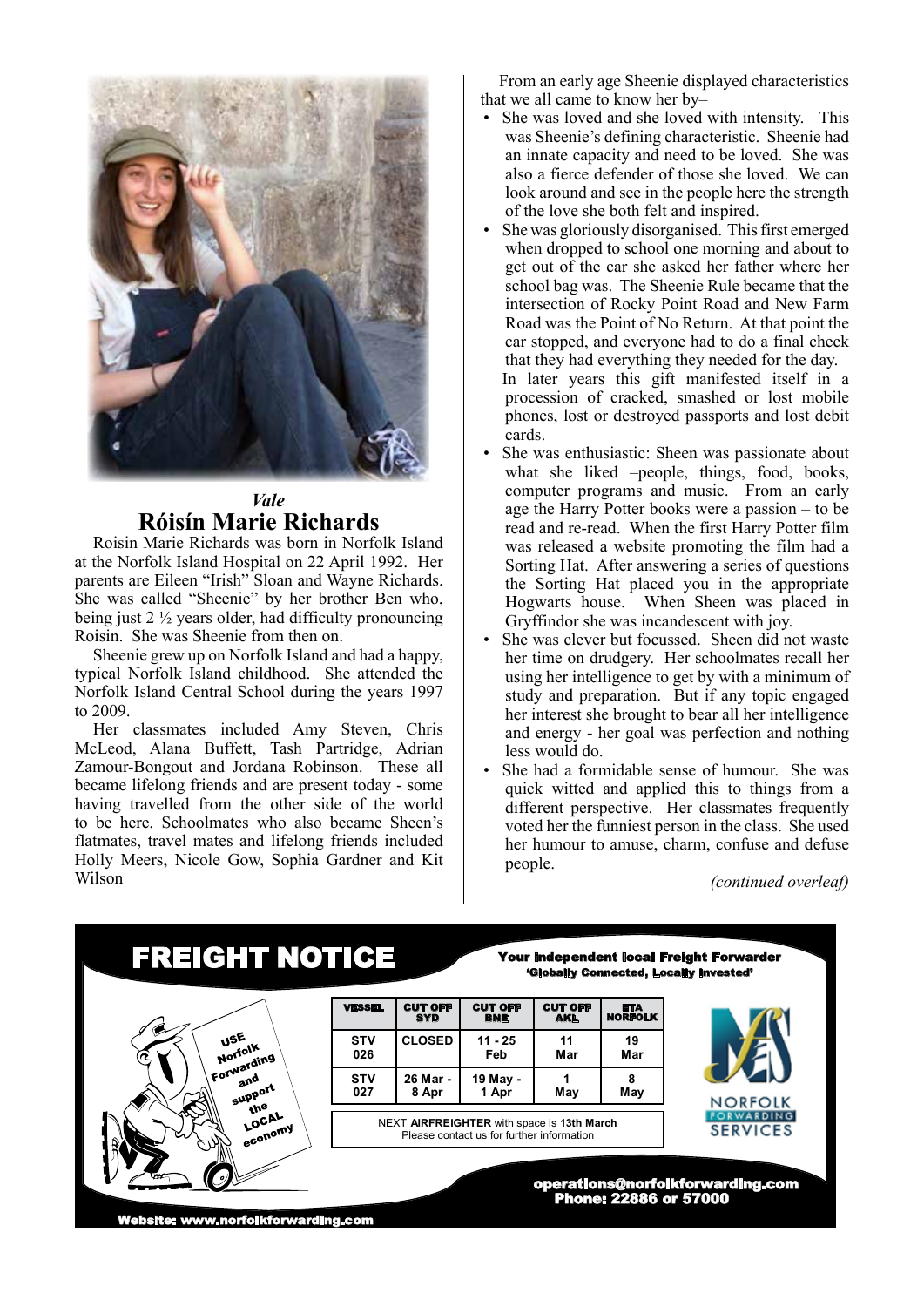### *Róisín Marie Richards - continued*

• She had an appreciation of music across a broad and diverse range of genres. This probably was fostered by the music her mother filled the house with.

In sport Sheen liked Netball. She was always proud of being in the Under 17s netball team that competed in the NSW State Championships. Sheenie completed school on Norfolk in 2009. She won the Queen Victoria Scholarship for Senior Girls for that year.

Sheenie must have enjoyed her school years. On her last day of school she was found sitting in her car in the driveway of our house with tears streaming down her face. Her explanation for her tears was simply that "everything was going to change".

From 2009 Sheenie commenced her Gold Coast Years. She shared flats with Holly and Kit for 2 years, then Amy and Sky, Matt Murphy and Tameka Mallon.

She attended Griffith University studying a Bachelor's degree in Digital Design. She was prodigiously talented in this area which tapped into her love of English and Art and her facility with computer programs. However, Sheen did not enjoy University. After 2 years, with less than a year of her degree remaining, Sheen deferred her studies.

Sheen then took a barista course and worked as a Barista on the Gold Coast, Norfolk Island, England and Norther Ireland.

In 2016 Sheenie and Amy went travelling through Europe for 6 months. During this time they travelled through 15 countries, England, France, Belgium, the Netherlands, Germany, the Czech Republic, Austria, Hungary, Croatia, Italy, Spain, Scotland, Ireland and Portugal.

In late 2016 Sheenie and Amy found work and lived in Brighton for 8 months. They chose Brighton because it was on the sea which reminded them of home.

Sheenie and her great friend Matt Murphy then toured around Portugal in a kombi van. Sheenie returned to the Gold Coast to work for a few months

to fund her next adventure.

In November 2017 Sheen returned to Norfolk and worked for a year on Norfolk at the Olive by day and other hospitality jobs by night. It was a joy to have her with us again while she planned her South American trip. During this time she also studied Spanish. Sheenie was very pleased with her fluency in Spanish.

In late December 2018 Sheenie flew to Chile to work as a volunteer on a duck farm. In the ensuing 12 months she travelled throughout the South American continent - Chile, Argentina, Uruguay, Paraguay, Brazil, Peru, Ecuador and Colombia.

Sheenie left an impact on anyone she met. The following is the text of a spontaneous review left by her Chilean hosts after she finished her term with them -

*Sheenie, we are so lucky to have had you with us, all your help was from your true heart, you shared your good vibes with all the team of helpers.*

*I admire your good will, full of good energy. You were a great personal premium sales and delivery assistant.* 

*Thank you for your good quality work on the farm. You learned the simple and demanding farm work, merged into our family, helped in every way. You are the kind that walks the extra mile with a happy and generous attitude.*

*We are very happy to have been your first hosts in Chile and the world.*

In April 2019 while in Brazil Sheenie met a young German man named Morris. They travelled together for a while and they rapidly became extremely important to each other. At the conclusion of her South American journeys Sheenie wasn't ready to come home. She headed to Europe to be closer to Morris. She settled in with her relatives in Belfast and commenced a new job while she and Morris planned a future together. She had already started to teach herself German.

*(continued overleaf)*



# **The Norfolk Islander**

**ONLINE SUBSCRIPTIONS AVAILABLE** 

"Norfolk Island's Community Newspaper for more than 40 Years"

**FOUNDED 1965** 

# www.norfolkislander.com

email: news@islander.nf Telephone (int + 6723) 22159 • Fax (int + 6723) 22948